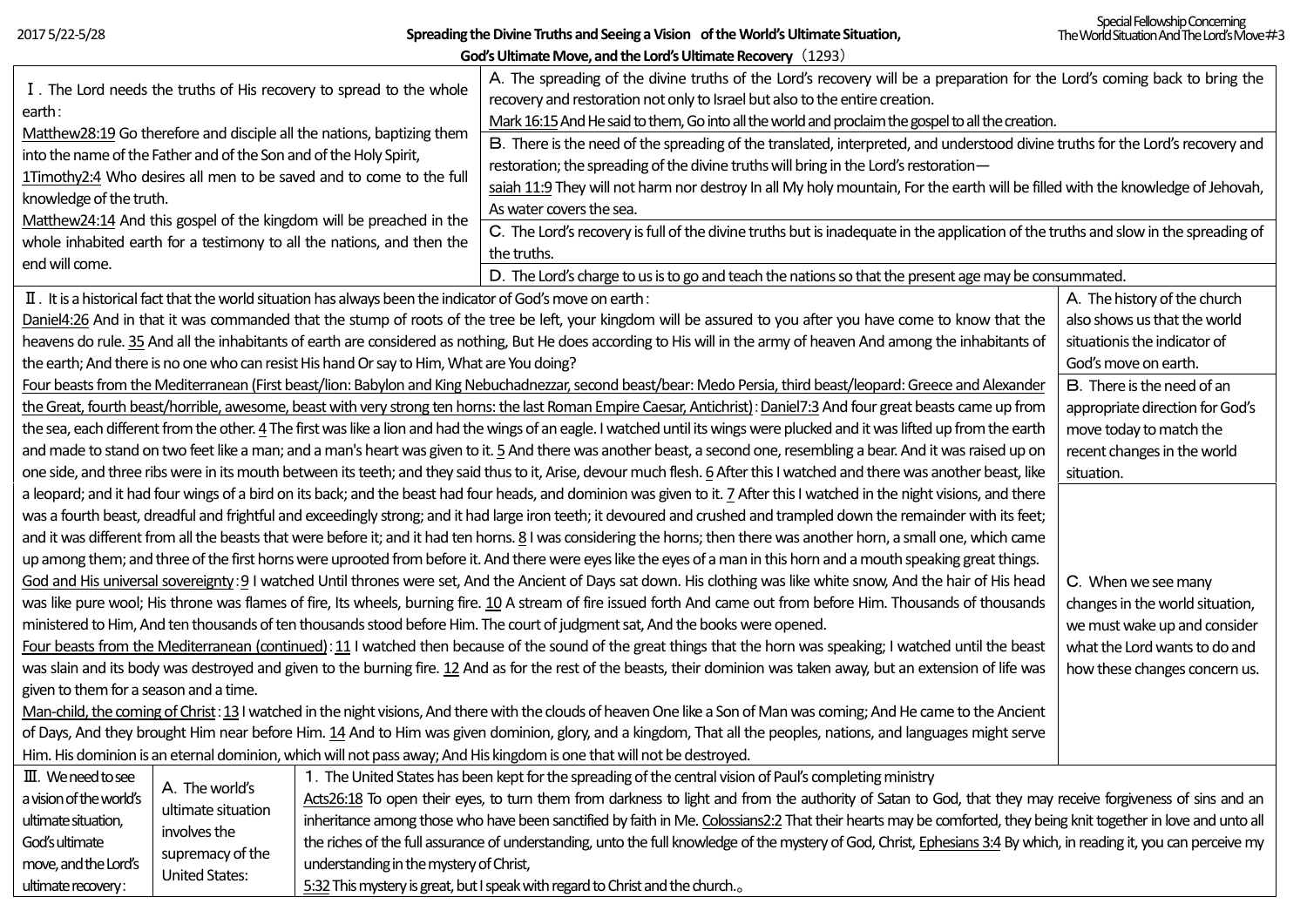| Proverbs 29:18      |                                                                                                                                                          | 2. The United States is the last power God will use for His final move.                                                                                                                                         |                                                                                                                                  |                                                                                                                                                                  |  |  |  |
|---------------------|----------------------------------------------------------------------------------------------------------------------------------------------------------|-----------------------------------------------------------------------------------------------------------------------------------------------------------------------------------------------------------------|----------------------------------------------------------------------------------------------------------------------------------|------------------------------------------------------------------------------------------------------------------------------------------------------------------|--|--|--|
| Where there is no   |                                                                                                                                                          | 1. God's ultimate move to fulfill His eternal intention is to have Christ as life in us, flowing in us, saturating and permeating us, and making us fit to be built<br>up into His Body for His expression      |                                                                                                                                  |                                                                                                                                                                  |  |  |  |
| vision, the people  |                                                                                                                                                          |                                                                                                                                                                                                                 |                                                                                                                                  |                                                                                                                                                                  |  |  |  |
| cast off restraint; | B. God's ultimate<br>move is to carry out<br>His economy<br>concerning Christ as<br>the mystery of God<br>and the church as<br>the mystery of<br>Christ: | 2. Three items have been recovered—the preaching of the gospel, the teaching of the Bible truths, and the scriptural way of meeting; now this final matter of                                                   |                                                                                                                                  |                                                                                                                                                                  |  |  |  |
|                     |                                                                                                                                                          | God's ultimate move must be our concern                                                                                                                                                                         |                                                                                                                                  |                                                                                                                                                                  |  |  |  |
|                     |                                                                                                                                                          | Ephesians 3:9 And to enlighten all that they may see what the economy of the mystery is, which throughout the ages has been hidden in God, who created all                                                      |                                                                                                                                  |                                                                                                                                                                  |  |  |  |
|                     |                                                                                                                                                          | things, 10 In order that now to the rulers and the authorities in the heavenlies the multifarious wisdom of God might be made known through the church,                                                         |                                                                                                                                  |                                                                                                                                                                  |  |  |  |
|                     |                                                                                                                                                          | 3. Gospel preaching,                                                                                                                                                                                            | a. It must be our real experience that Christ is the flowing life within us.                                                     |                                                                                                                                                                  |  |  |  |
|                     |                                                                                                                                                          | teaching the Bible, and                                                                                                                                                                                         | John 4:14 But whoever drinks of the water that I will give him shall by no means thirst forever; but the water that I will give  |                                                                                                                                                                  |  |  |  |
|                     |                                                                                                                                                          | meeting according to the                                                                                                                                                                                        |                                                                                                                                  | him will become in him a fountain of water gushing up into eternal life.                                                                                         |  |  |  |
|                     |                                                                                                                                                          | Bible are not God's                                                                                                                                                                                             |                                                                                                                                  | b. As Christ saturates and permeates us, He supplies us with all His elements and terminates the negative things within us.                                      |  |  |  |
|                     |                                                                                                                                                          | ultimate move; God's                                                                                                                                                                                            | c. We need to be transformed, grow into maturity, and be built up in order that Christ may have His Body                         |                                                                                                                                                                  |  |  |  |
|                     |                                                                                                                                                          | ultimate move is to gain a                                                                                                                                                                                      | d. God wants Christ as the embodiment of God to become our life, and He wants us, as sons of God, to be members of the           |                                                                                                                                                                  |  |  |  |
|                     |                                                                                                                                                          | people who have Christ as                                                                                                                                                                                       | Body of Christ so that Christ will have His Body; in our locality this Body will be expressed as a golden lampstand; this is the |                                                                                                                                                                  |  |  |  |
|                     |                                                                                                                                                          | their life and live Him:<br>preparation of the bride.                                                                                                                                                           |                                                                                                                                  |                                                                                                                                                                  |  |  |  |
|                     |                                                                                                                                                          | 4. Even if our gospel preaching is adequate, our Bible teaching is accurate, and our meetings are scriptural, we need to ask ourselves this question: Do we                                                     |                                                                                                                                  |                                                                                                                                                                  |  |  |  |
|                     |                                                                                                                                                          | have the ultimate move of God among us?                                                                                                                                                                         |                                                                                                                                  |                                                                                                                                                                  |  |  |  |
|                     |                                                                                                                                                          |                                                                                                                                                                                                                 |                                                                                                                                  | a. The first three steps are preaching the gospel, teaching the Bible, and meeting according to the<br>Bible.                                                    |  |  |  |
|                     |                                                                                                                                                          | 5. God's ultimate move is the fourth step of His<br>move to accomplish His eternal<br>purpose:<br>2 Timothy 1:9 Who has saved us and called us with a<br>holy calling, not according to our works but according |                                                                                                                                  | b. The fourth step is His gaining a good number of believers who know how                                                                                        |  |  |  |
|                     |                                                                                                                                                          |                                                                                                                                                                                                                 |                                                                                                                                  | wonderful Christ is, who have Him as their life and live Him, who are filled, permeated, and saturated                                                           |  |  |  |
|                     |                                                                                                                                                          |                                                                                                                                                                                                                 |                                                                                                                                  | with Him, who grow in life and are transformed by His flowing life within them, and who are built up                                                             |  |  |  |
|                     |                                                                                                                                                          |                                                                                                                                                                                                                 |                                                                                                                                  | with fellow believers to be the golden lampstand in their locality; this is what the Lord is after today                                                         |  |  |  |
|                     |                                                                                                                                                          | to His own purpose and grace, which was given to us                                                                                                                                                             |                                                                                                                                  | c. For the first step, the spread of the gospel, God prepared the Roman Empire; for the second                                                                   |  |  |  |
|                     |                                                                                                                                                          | in Christ Jesus before the times of the ages                                                                                                                                                                    |                                                                                                                                  | step, the return to the Bible, God prepared Germany; for the third step, the recovery of the gospel,                                                             |  |  |  |
|                     |                                                                                                                                                          | Romans 8:28 And we know that all things work                                                                                                                                                                    |                                                                                                                                  | the teaching of the Bible, and the proper meetings, God used Great Britain; and for the fourth step,                                                             |  |  |  |
|                     |                                                                                                                                                          | together for good to those who love God, to those<br>who are called according to His purpose.                                                                                                                   |                                                                                                                                  | God's ultimate move, God has prepared the United States.                                                                                                         |  |  |  |
|                     |                                                                                                                                                          |                                                                                                                                                                                                                 |                                                                                                                                  | d. As this ultimate move goes forward, there is the need for a powerful country, the United States,                                                              |  |  |  |
|                     |                                                                                                                                                          |                                                                                                                                                                                                                 |                                                                                                                                  | to keep the peace and to keep the way open.                                                                                                                      |  |  |  |
|                     |                                                                                                                                                          | 6. The direction of God's ultimate move must be toward Europe; before the crushing of the great human image in Daniel 2 takes place, the Lord's recovery                                                        |                                                                                                                                  |                                                                                                                                                                  |  |  |  |
|                     |                                                                                                                                                          | must spread to Europe and be rooted there.                                                                                                                                                                      |                                                                                                                                  |                                                                                                                                                                  |  |  |  |
|                     |                                                                                                                                                          | 1. The ultimate move of God has been lost sight of, but now the Lord will recover it and thus complete what He desires to do.                                                                                   |                                                                                                                                  |                                                                                                                                                                  |  |  |  |
|                     | C. The Lord's                                                                                                                                            |                                                                                                                                                                                                                 |                                                                                                                                  | 2. The Lord wants to recover Christ, the mystery of God, becoming the indwelling Spirit to dispense the Triune God into the believers, thus making us members of |  |  |  |
|                     | ultimate recovery is                                                                                                                                     | His Body for His corporate expression; this Body is expressed locally as the lampstand, which becomes His testimony, the testimony of Jesus—                                                                    |                                                                                                                                  |                                                                                                                                                                  |  |  |  |
|                     | the same as His                                                                                                                                          | 3. This is the Lord's ultimate recovery, and He has the United States to maintain the world's situation so that His ultimate recovery may spread for the                                                        |                                                                                                                                  |                                                                                                                                                                  |  |  |  |
|                     | ultimate move:                                                                                                                                           | completion of God's ultimate move                                                                                                                                                                               |                                                                                                                                  |                                                                                                                                                                  |  |  |  |
|                     |                                                                                                                                                          | Matthew 28:20 Teaching them to observe all that I have commanded you. And behold, I am with you all the days until the consummation of the age.                                                                 |                                                                                                                                  |                                                                                                                                                                  |  |  |  |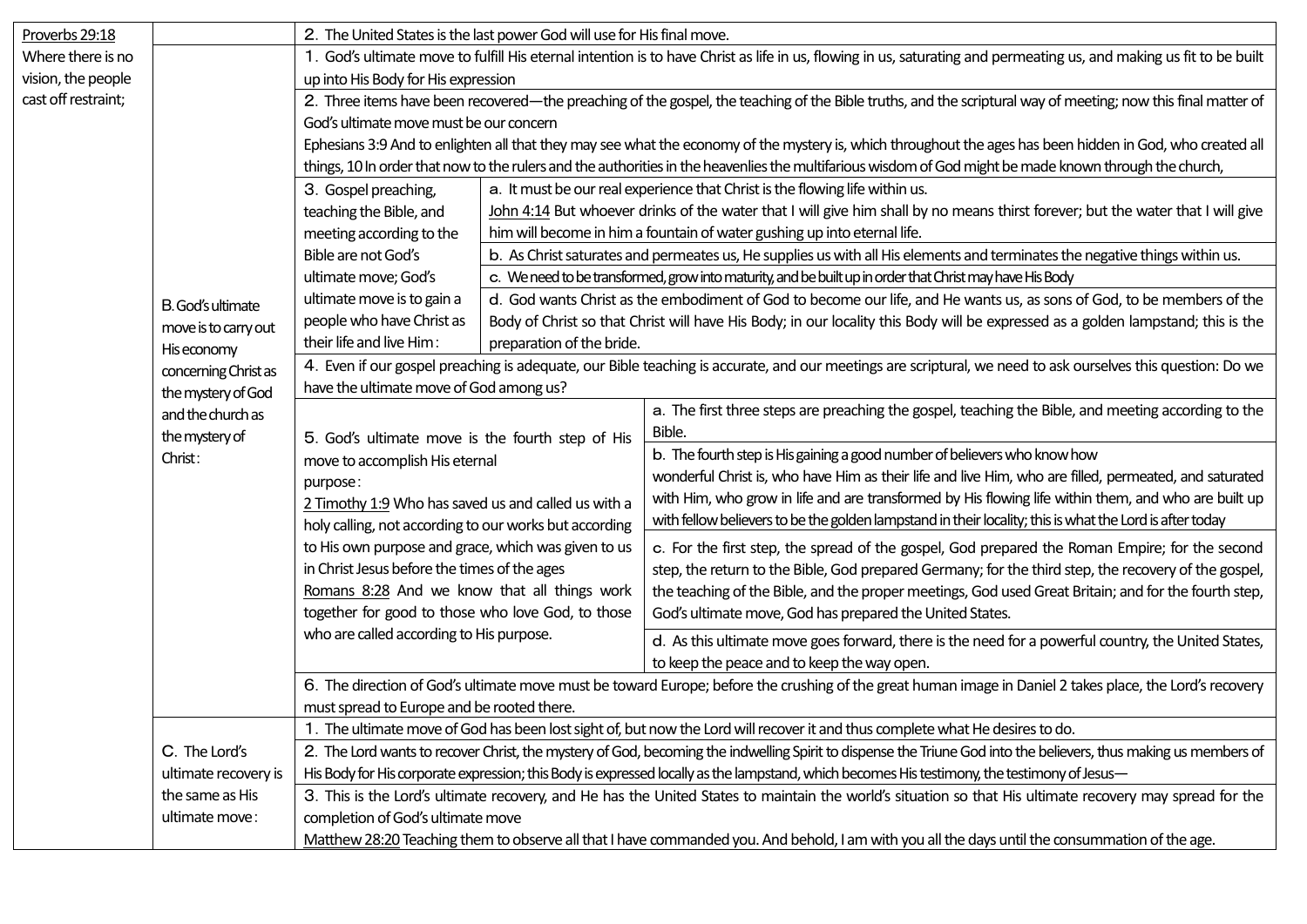# **Experience: ① Pursue, experience and preach the divine truth**

According to Isaiah 11, the restoration will come because "the earth will be filled with the knowledge of Jehovah, / As water covers the sea" (v. 9). We have to speak for the Lord to bring in this restoration. How shall people hear without one

who spreads the divine truths? How beautiful are the feet of those who spread the interpreted and understood divine truths!

This is why we have to study these truths....We are not going [to Europe] to preach to people in the traditional way, but to talk to them about all the divine truths. Through our speaking, some will be solidly saved. If we speak the deeper truths in John 3:16 to them, they will never forget this verse. May the Lord burden us to learn the divine truths and to spread them everywhere for His recovery and restoration.

The Lord's recovery is full of the divine truths but is inadequate in the application of the truths and slow in the spreading of the truths. If we do not get into the truths in the printed ministry, we will be short in the application of these truths.

#### **Junior high/Senior high students' model:**

Matthew 24:14 And this gospel of the kingdom will be preached in the whole inhabited earth for a testimony to all the nations, and then the end will come.

The gospel of grace has already been preached to the whole world by the British Empire. Most people in the world, including those who never read the Bible, know that the Bible preaches the forgiveness of sin. But in Matthew 24, the Lord says that the end will never come unless the gospel of kingdom is testified by all the people. The gospel of kingdom not only includes the forgiveness of sin, but also includes the regeneration of life, the growth of life, the reigning in life, and the church life. The little booklet of the gospel of "the mystery of life" is the preaching of the gospel of kingdom. Also, the contents of the Recovery version Bible's footnotes and life-study messages are full of the gospel of kingdom.

People in the world are tired or are despised of the shallow-preaching gospel of the sins are forgiven and go to heaven in the future. One reason why they do not believe the gospel is that the preaching of the gospel is shallow and the contents are poor. Actually they are thirsty for the gospel of kingdom.

Pursue the outstanding contents of the gospel of the kingdom, and the wonderful truth given in the recovery from a young age through the church's reading of the Bible, the reading of the Life Study and the reading of the Holy Word for the Morning Revival. God wants you to come to the absolute knowledge of the truth after you got saved. After the further pursuing of the truth, you need to learn to apply truth to the real life in your junior high /high school life. Because truth is not the doctrine, it is the fact, so after understanding the truth you should pursue to experience it. Romans 12: 2, for example, " And do not be fashioned according to this age, but be transformed by the renewing of the mind that you may prove what the will of God is, that which is good and well pleasing and perfect." When it is difficult for you to keep up with your studies, call upon the name of the Lord, set your mind on the spirit and pray, renew your mind, experience the uplifting of your mind in understanding. By experiencing the truth this way, you will burden with the preaching of gospel to your classmates. By doing this, you become a person spreads the divine truth. Amen!

# **②God's ultimate action and the role of the United States**

You should not be here just to make a living. That is too low. Be burdened with God's ultimate move. Then you will see God's oneness with you, and therewill be no problemwith your living. 。

What is God's ultimate move? It is to gain a people who have Christ as their life. We must live Him. We must not have just a doctrine but a real life in our daily living. It must be our experience that Christ is the flowing life within us. As He saturates and permeates us, He supplies us with all His elements. Incarnation, humanity, human living, crucifixion, and resurrection—all these are carried out within us in this permeation. While His life is saturating us, it kills the negative things within us and supplies us with the divine element. We need to know this not just in a doctrinal way but as a reality in our experience. Then we need to know how to be transformed and how to grow into maturity. Furthermore, we must know by experience what it is to be built up, in order that Christ may have a Body.

As this ultimate move of the Lord goes forward from here, there is the need for such a powerful country to keep the world at peace and to keep the way open.

Now that we have planes like the 747s, we no longer need the Roman roads that were used in the early centuries for the spread of the gospel. But these 747s need a peaceful situation for the word of the Lord's recovery to go out. If the peace is broken, the spread will be stopped. The Lord needs a country for this. The United States, instead of robbing other countries, has been a giver. Since the end of the war in 1945, the United States has given away billions of dollars to other countries.

#### **The young working saints' model:**

As a business person, you need to understand that the human history is a rice hull; but in it there is the divine history. If your business life is only for your own well-being and has no divine history in it, your history would have been meaningless like the rice hull or consumed by the four kinds of locusts and could only become an exhausted history. The only role for the rice hull is to have the nucleus grown in it. In other words, no matter how successful you may become, without the advancing of the divine history and the economy of God, your business life will be something of no value whatsoever.

Considering human history, you can see that it is in its final state. It is also for bringing in God's ultimate action. In order to take up the burden of God's ultimate action, you need to do the following.

- a. Taking in the truth not only as doctrine, but actually applies it to your everyday life, especially to your business life and marriage life, and live out the testimony.
- b. Understand the world ending situation, not to merely to go through a typical Christian life, but to have burden on advancing God's economy.
- c. Even in business life, do not get the easy idea that you can earn money by going to the company. You should have excellent contribution to your company. In addition, experience Christ in your business life, not for your own happiness, but for the prosperity of building up the church.